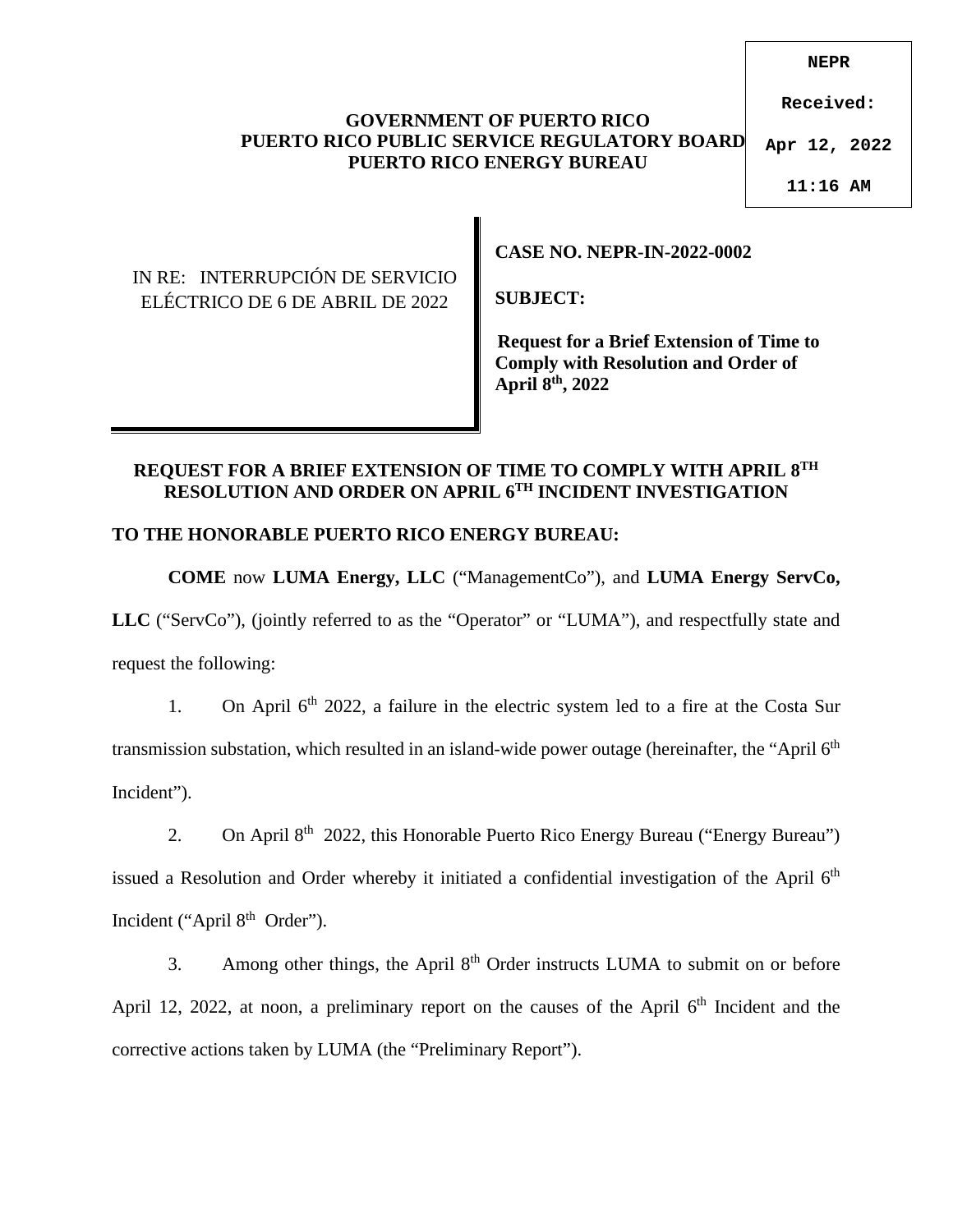4. LUMA has been earnestly working to comply with the April 8<sup>th</sup> Order by the deadline imposed. However, key members of the LUMA team were focused on restoration and stabilization of the electricity as late as Monday, and analysis and drafting are needed to submit a correct Preliminary Report to aid the Energy Bureau in its investigation. LUMA estimates it will need a couple of additional hours, at least until the end of the day today, to comply with the April 8<sup>th</sup> Order.

5. LUMA holds in high regard its duty to comply with the orders issued by the Energy Bureau in this and other regulatory and adjudicative proceedings. This request for a short extension of time is submitted in good faith without the intent to delay the proceedings.

**WHEREFORE,** LUMA respectfully requests that the Energy Bureau **take notice** of the aforementioned and **grant** LUMA until today, April 12, 2022, at the end of the day to comply with the April 8<sup>th</sup> Order.

#### **RESPECTFULLY SUBMITTED.**

We hereby certify that we filed this motion using the electronic filing system of this Energy Bureau and that we will send an electronic copy of this motion to the attorney for the Puerto Rico Electric Power Authority, Katiuska Bolaños-Lugo, [kbolanos@diazvaz.law](mailto:kbolanos@diazvaz.law).

In San Juan, Puerto Rico, this  $12<sup>th</sup>$  day of April 2022.